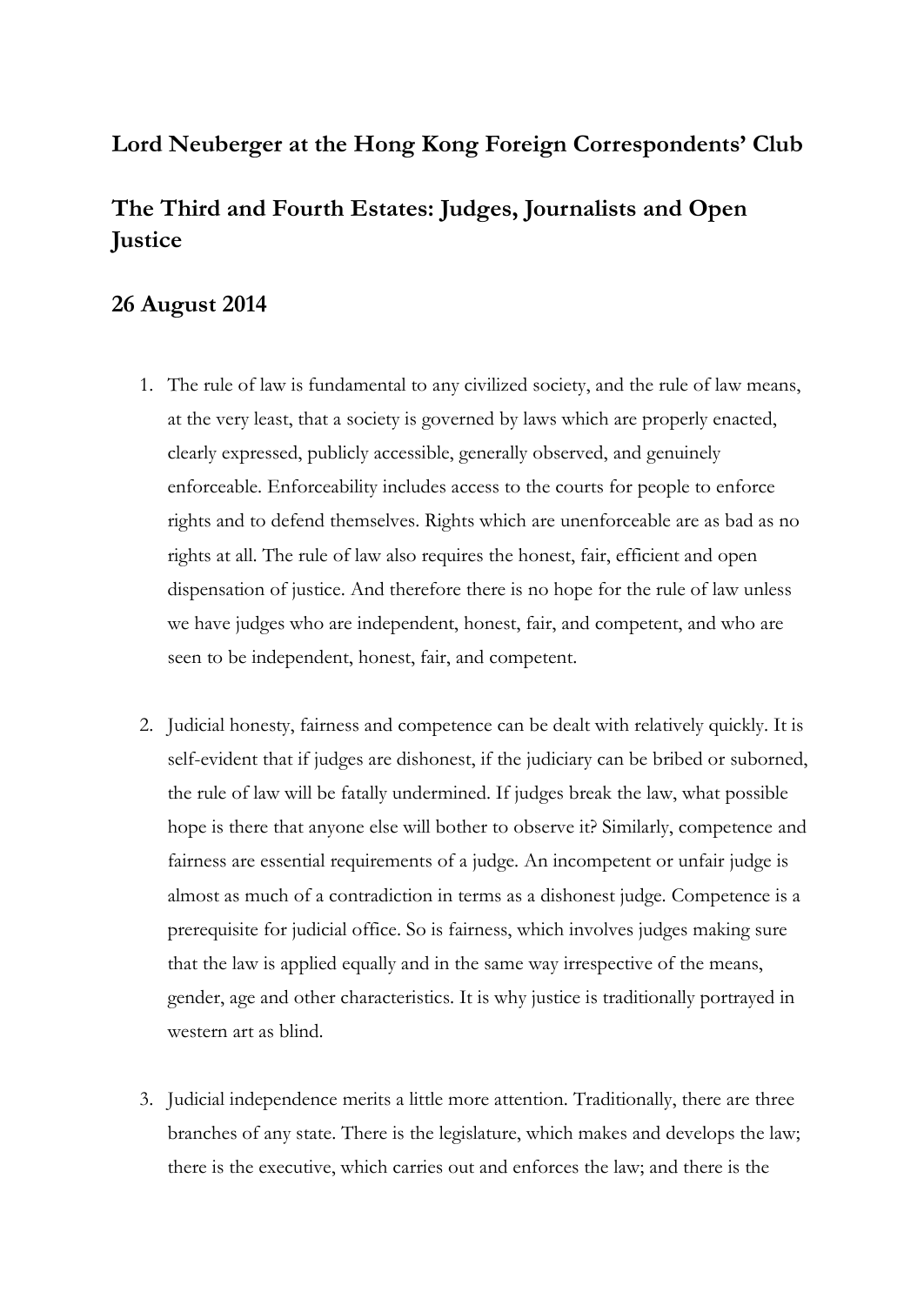judiciary, which interprets and gives effect to the law. The rule of law requires the three branches to be generally independent of each other, because their functions should be distinct. Those who make the law should not be involved with interpreting or carrying it out; those who carry the law out should not make it or interpret it; and those who interpret the law should not make it or it or put it into effect.

- 4. Independence for the judiciary means that the legislature and the executive should not be able either (i) to interfere with, or influence, judicial decision-making, or (ii) to remove judges from office. Judicial independence is particularly precious. That is for two reasons. First, as Alexander Hamilton, one of the founding fathers of the United States, observed in 1788<sup>1</sup> when helping frame the US Constitution, the judiciary "is beyond comparison the weakest of the three departments of power", and "all possible care is requisite to enable it to defend itself against attacks" from the executive or the legislature. The second reason it is particularly important that the judiciary is independent of the legislature and the executive is because of the functions of judges.
- 5. At least in a democratic society, the legislature is often seen to have the greatest legitimacy of the three branches because it is democratically elected. However, that very fact means that it should respect the independence of the judiciary. Democracy is not faultless and it can lead to the tyranny of the majority – and, in extreme cases, it can lead to tyrants or worse; both Hitler and Mussolini came to power democratically. Politicians are frequently driven to take decisions based on expediency: that is not intended to be a criticism, it is the nature of the role. The courts can therefore usefully act as a brake on political calculation and short termism. Furthermore, the very fact that judges do not have to worry about being re-elected or losing their jobs means that they can and should sometimes make the difficult, unpopular decisions which are understandably very difficult for

<sup>1</sup> *The Federalist No 78,* 14 June 1788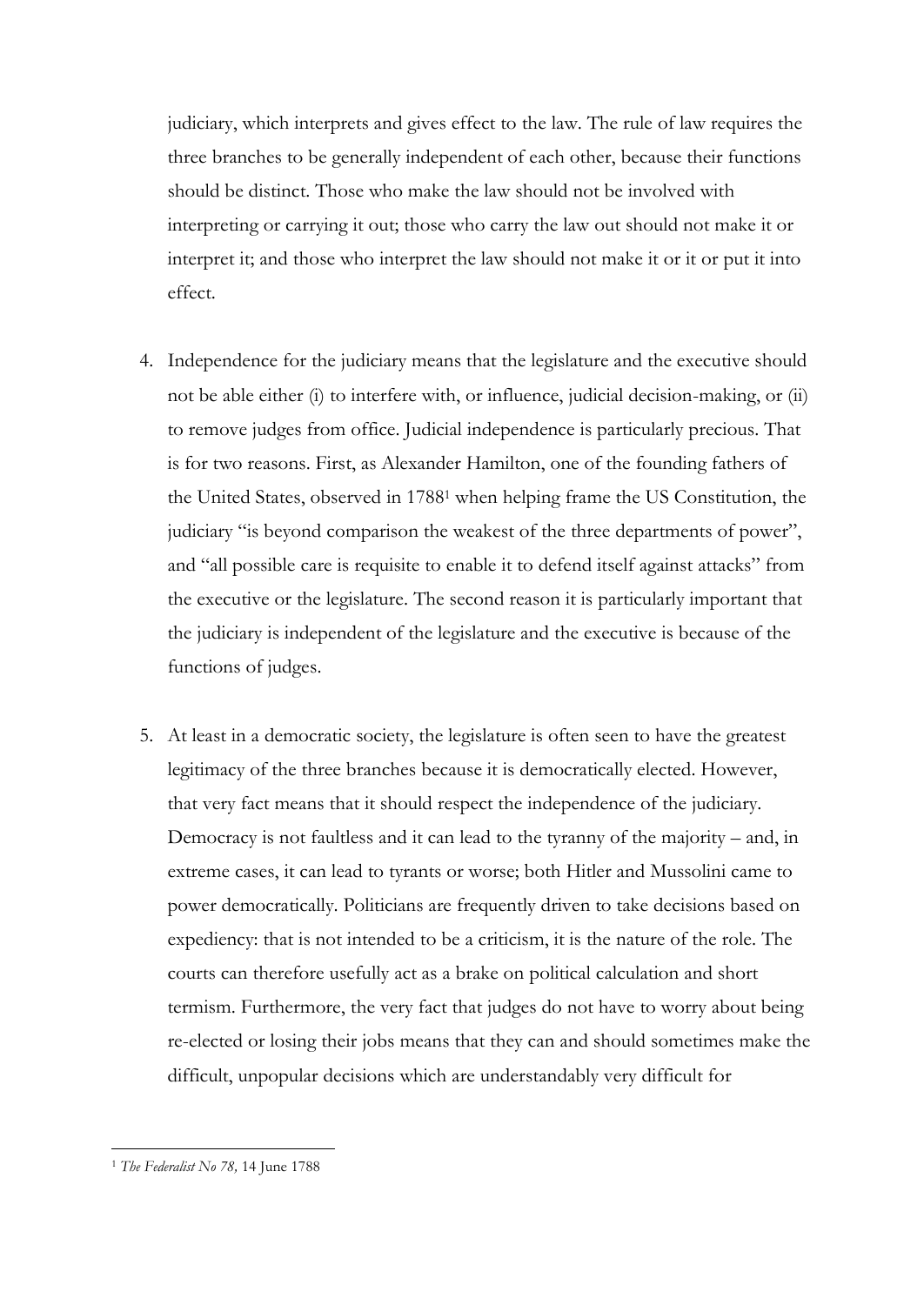politicians. But this is a power which judges should exercise diffidently and cautiously.

- 6. As for the executive, a judge has no more important function than to protect citizens against abuses of power of an increasingly mighty executive branch of government. So the last thing we need is the executive getting involved in the decisions or security of tenure of the judiciary.
- 7. Thus, one can well see why Hamilton went on to approve the political philosopher Montesquieu's statement that "there is no liberty if the power of judging be not separated from the legislative and executive powers"<sup>2</sup> . So the much used expression "separation of powers" embraces judicial independence.
- 8. There has been concern in some quarters in Hong Kong about the possible undermining of judicial independence in the light of the suggestion from a PRC white paper that judges "administrate" the Special Administrative Region. The concern reminds me of the worry which some UK judges have about the fact that their email address ends with ".gov.uk". "We are not part of the Government; we are independent", they cry. Well, like many legal issues, the argument is ultimately about the meaning of a word, and words are slippery things. The word "Government" can be properly used to mean either the executive alone or all three branches including the judiciary. And the word "administration" is similarly imprecise: one can say that Hong Kong used to be under British administration, which would include British judges; and one could refer in the UK to Mr Cameron's administration which would certainly not include the judges. It may be a somewhat cheap point, but I note that the judicial oath which I took, in common with all Hong Kong Judges, included promising to "*administer* justice without fear or favour"3.

<u>.</u>

<sup>2</sup> *The Spirit of the Laws,* (1748) Vol 1, p 181

<sup>3</sup> Part V of Schedule 2 to Oaths and Declarations (Amendment) Bill 1997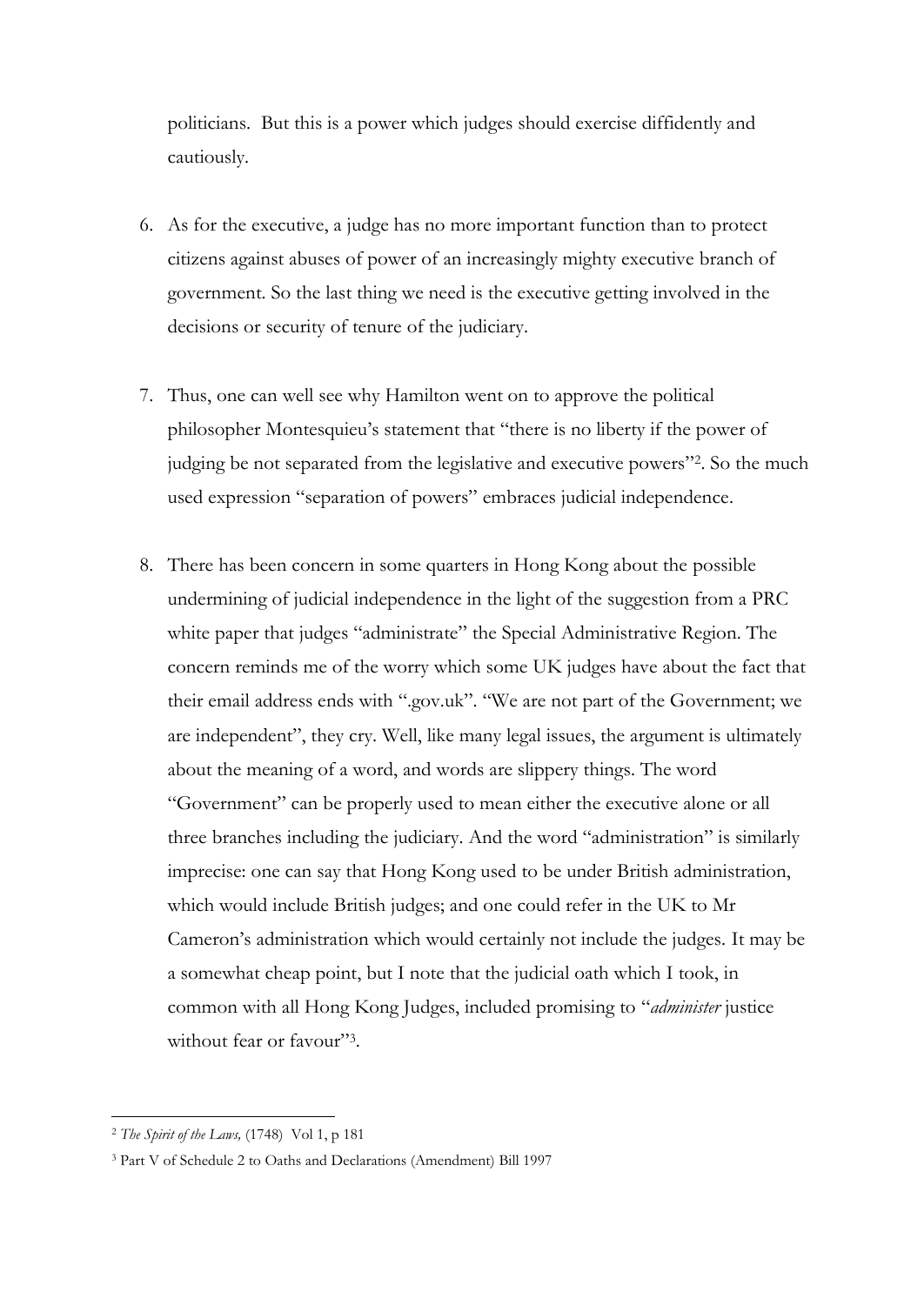- 9. I know that there has also been much talk in Hong Kong about the white paper's suggestion that judges in the HKSAR should be "patriotic". A judge is expected to be patriotic to the extent that he or she takes an oath of allegiance – in the United Kingdom to "be faithful and bear true allegiance to Her Majesty Queen Elizabeth the Second" as the sovereign of the country, in Hong Kong to "bear allegiance to the Hong Kong Special Administrative Region of the People's Republic of China" 4 . Indeed, the judges of England and Wales are called Her Majesty's Judges. And the 16th century Lord Chancellor, Francis Bacon, also a brilliant essayist and alleged writer of Shakespeare's plays, is famously reputed to have referred to the English judiciary as the lions under the throne. (In light of what I have just said about judicial honesty, I regret to tell you that Bacon had to resign as Lord Chancellor for accepting bribes.)
- 10. While I therefore wonder whether there is anything to worry about in the White Paper, let me make it clear that I am not seeking to take sides in the political argument. In the light of separation of powers, you will appreciate that that would be inappropriate for a judge. Furthermore, I cannot pretend to any expertise or knowledge which would justify my presuming to talk about that issue. However, in principle, I am no more in favour of complacency than I am of alarmism. I enthusiastically subscribe to the notion that the price of liberty is eternal vigilance<sup>5</sup> . Thus, since 1996 when I became a judge, a senior Cabinet minister, the Home Secretary, has sometimes made inappropriate remarks about a judicial decision, and the judiciary always makes it very clear that the remarks should not have been made and are inconsistent with judicial independence. This is very sensible: any threat to judicial independence has to be headed off at the pass.
- 11. Judicial independence is not inconsistent with judicial patriotism, because the way in which judges demonstrate their patriotism is by an irrevocable and undiluted

<sup>4</sup> ibid

<sup>5</sup> According to Lord Denning in *The Road to Justice* (1988), the first person to coin this idea was the Irishman, John Philpott Curran in 1790, but other originators have been identified.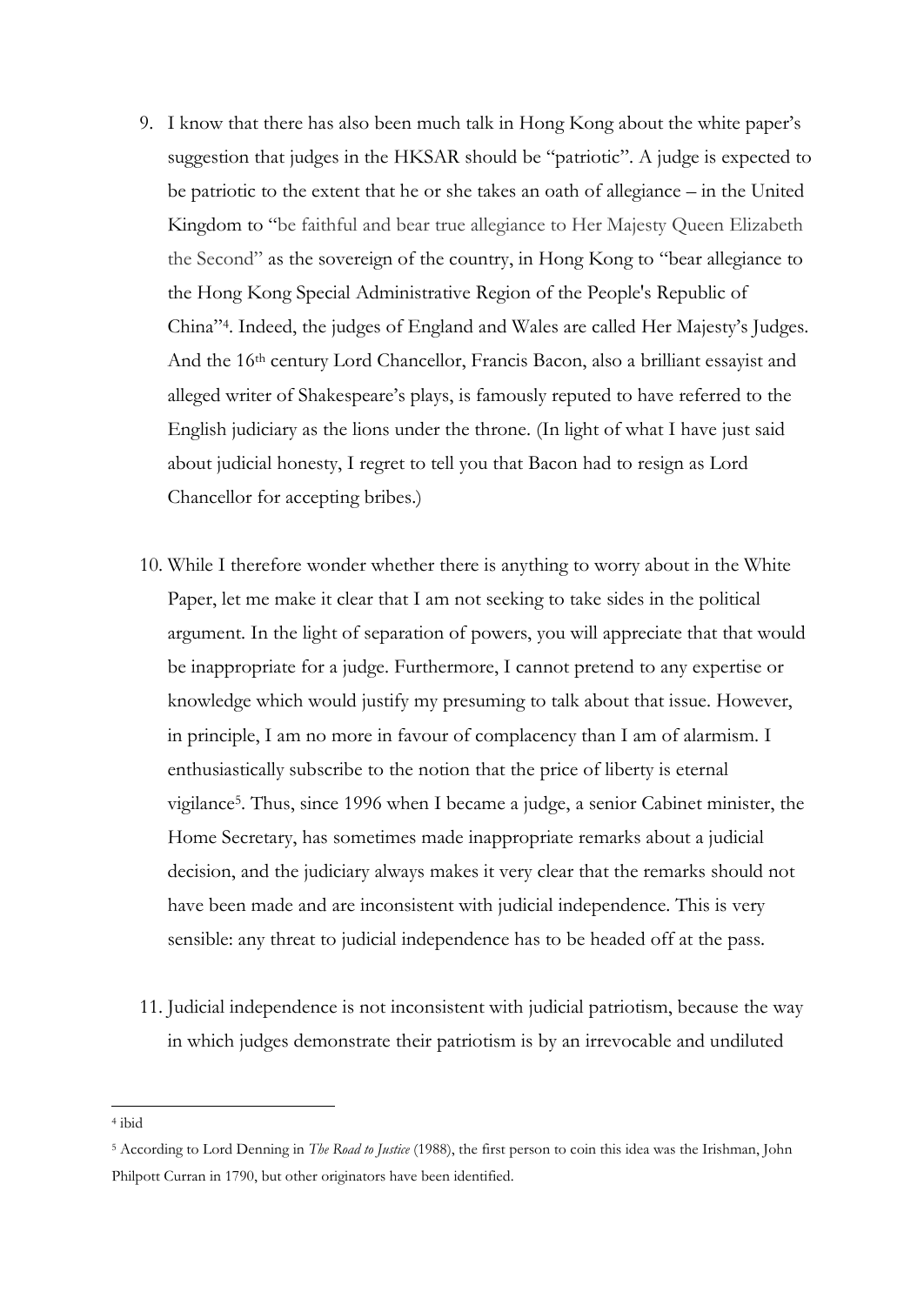commitment to the rule of law, which involves resolving disputes independently, fearlessly, honestly, fairly, and in accordance with the law, and as efficiently and openly as their capabilities and circumstances permit. However, it is just as important that judges are *seen to be* resolving disputes independently, fearlessly, honestly, fairly and in accordance with the law, and as efficiently and openly as possible.

- 12. That is what open justice is all about. Open justice is an essential feature of the rule of law. In its most basic form, it means that court hearings take place in public and judges' decisions are available to the public. If courts sit in private, judges cease to be properly accountable for their decisions, as the public do not know what the evidence and arguments were put before the judge, or why the judge reached a particular decision. Judges will start to get into bad habits if the public and the press are excluded from their courts. And, even if judges resist the temptation to misbehave, how can the public have confidence in them if nobody can see them at work? Sunlight, it has been said, is the best of disinfectants 6 . It is no coincidence that, in England, it was decided that evidence obtained by torture could not be given to a court<sup>7</sup> in the same year that the notorious secret tribunal, the Court of the Star Chamber, was abolished<sup>8</sup>. Sometimes, cases, or aspects of cases, have to be kept secret, e.g. to protect children or confidential information, but, as has been emphasised time and again by judges, in such cases secrecy should only be permitted if it is absolutely necessary, and, even then, it should be kept to a minimum.
- 13. Open justice is not just about the courts being open to visitors physically. I think that there is a strong case for saying that they should be televised: that is merely the modern extension of enabling the public to enter the courts physically. Of course, concerns about intimidation of witnesses and juries, and about witnesses

<sup>6</sup> Louis D Brandeis, *Other People's Money – and How Bankers Use It* (1914)

<sup>7</sup> *A v Secretary of State* [2005] UKHL 71, [2006] 2 AC 221, para 12, per Lord Bingham

<sup>8</sup> *The Habeas Corpus Act 1640*, which took effect the following year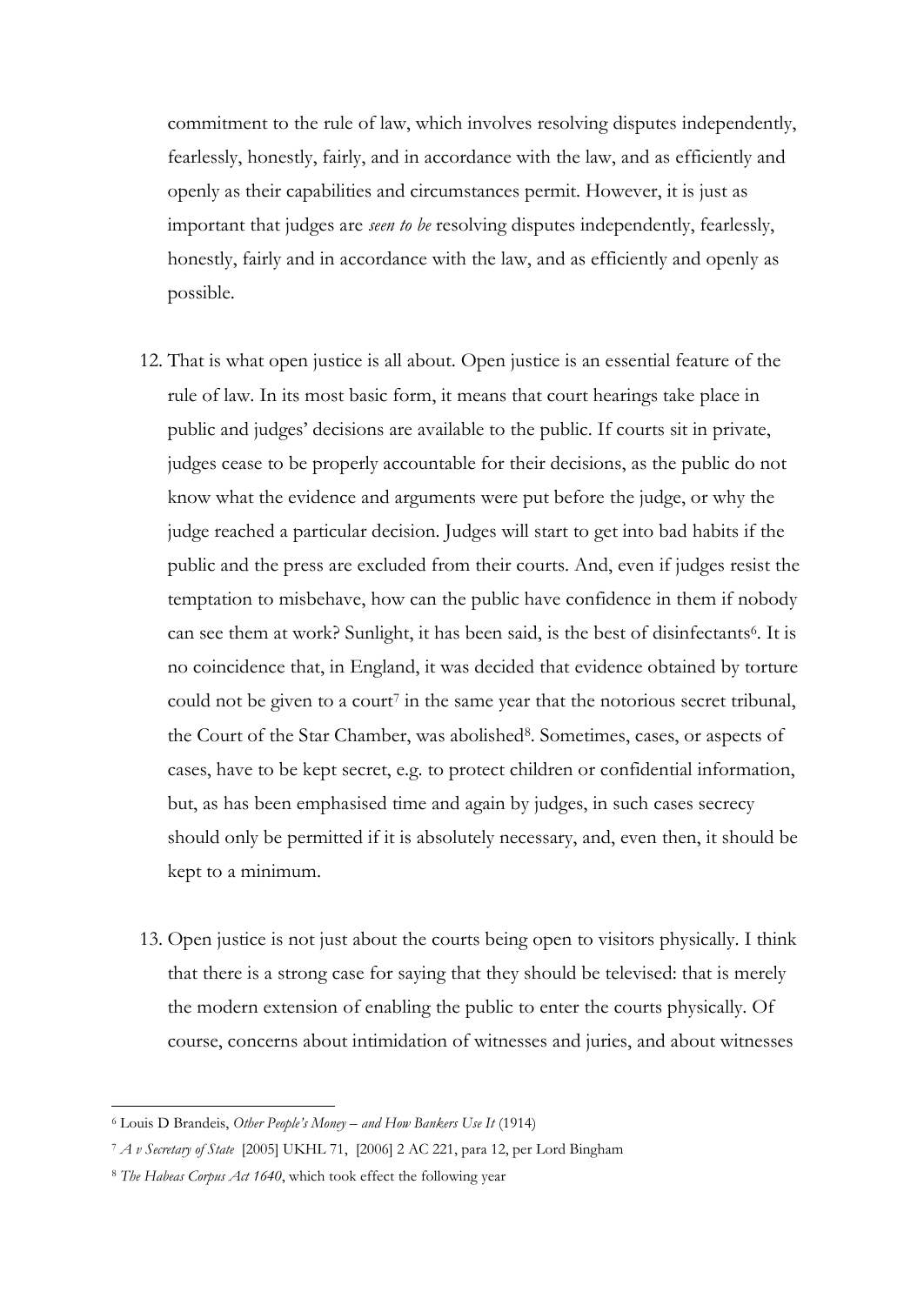and lawyers playing to the gallery have to be addressed, but they do not apply to appeals. In the UK most of the Supreme Court hearings are filmed and streamed, and the Court of Appeal is taking steps in that direction too. The OJ Simpson trial may have been a lesson in how not to do it, but I have found the filming of the Oscar Pistorius trial impressive.

- 14. It is not just trials and hearings which must be accessible: it's also our decisions. It can be a formidable task even for an experienced lawyer to read through and understand a difficult Supreme Court decision running to hundreds of paragraphs, with a number of conflicting or subtly different judgments. I have previously commented on how, when reading some previous judgments, I find myself rather losing the will to live, and it is particularly disturbing when I realise that it's a judgment of mine that I'm reading. We judges owe it to the public, at least in cases which are important or have excited wide interest, to ensure that our decision and essential reasoning are as comprehensible as possible to the public. In such cases, there is a great deal to be said for the court providing a summary of the decision, expressed in clear and simple language. Both in the Hong Kong Court of Final Appeal and the UK Supreme Court, we routinely provide to anyone who wants it, a two page document which attempts to explain concisely and clearly the facts, issues and decisions reached in every appeal which we decide. In the Supreme Court, we also give the judgments orally in a televised version, which is even shorter.
- 15. And, of course, most members of the public, even dare I say it most lawyers, do not get their information about court hearings and decisions from visits to the courts, watching streamed hearings, reading judgments or reading written summaries. The source of such information about such matters for most people is the media – from newspapers, television, radio, and now electronic media. Just about the time that the founding fathers, including Alexander Hamilton, were discussing and writing their remarkable declaration of independence and constitution, people were beginning to realize that there was a new source of influence coming into existence – the newspapers. Indeed, it would seem that it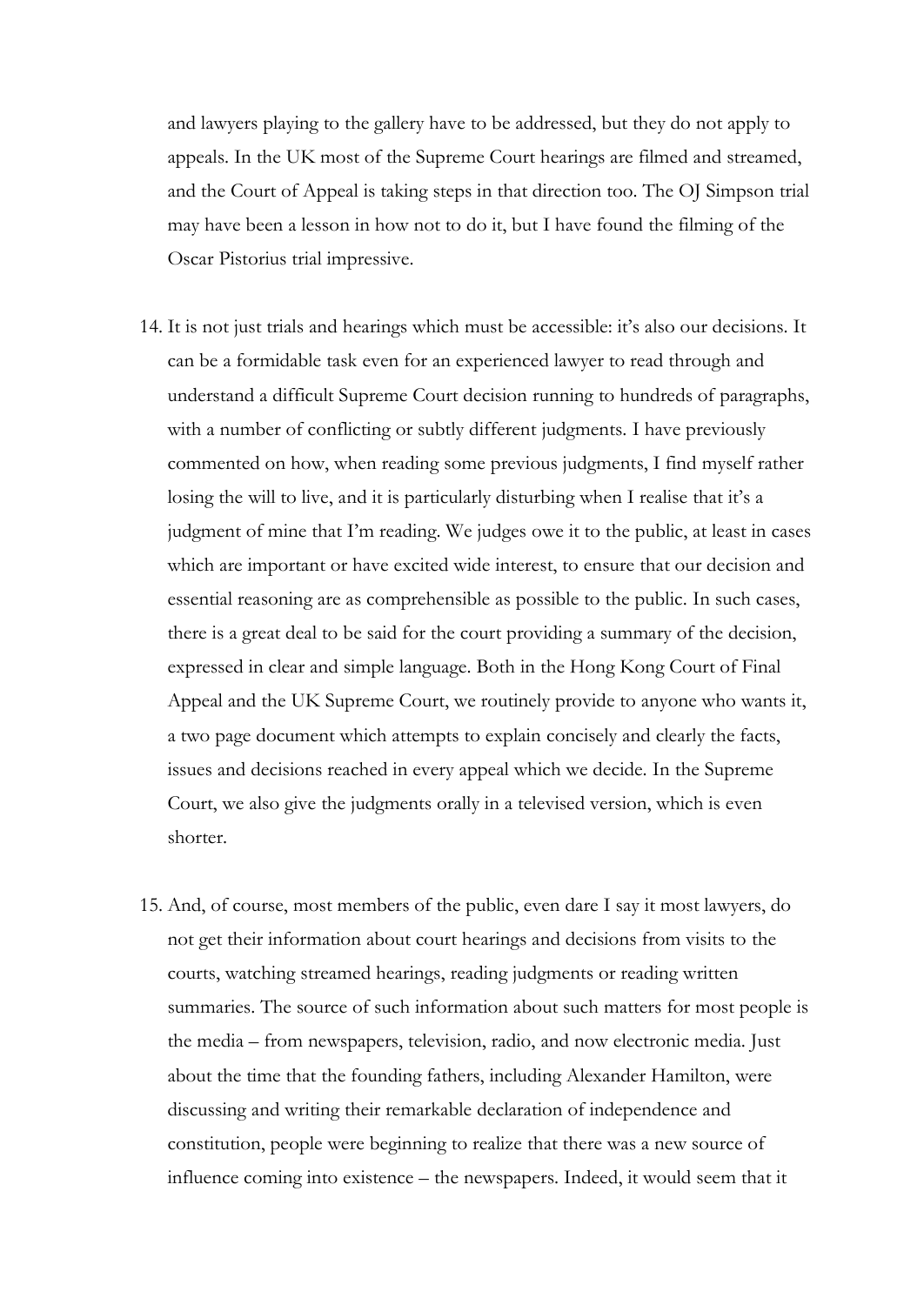was literally a year before Hamilton wrote about the independence of the judiciary that the UK politician Edmund Burke first coined the expression "the Fourth Estate" as a reference to the press<sup>9</sup>.

- 16. The media, and perhaps particularly the written media, have a very important function in relation to the judiciary and therefore to the rule of law. The media play an essential part in ensuring open justice by reporting to the public what goes on in court and what judges and juries have decided. The media also provide a vital forum for comments and discussion about such matters. Open justice involves the public and the media understanding what goes on in court and what judges have decided. But open justice also requires that there should be healthy and informed discussion about the judicial process and judicial decisions. Judicial decisions are not simply there to be handed down to an admiring and meekly receptive public, who do not answer back. It is important that the public should be able to express, as well as to form, views about judges' decisions. Indeed, if journalists cannot report on what goes on in court, and if journalists and indeed members of the public, cannot give their views on what goes on in court, that would undermine freedom of expression, another vital ingredient of a modern democratic society. The media therefore have the right to report fearlessly on what the courts are doing and deciding, uncomfortable though that may be for us judges from time to time.
- 17. But just as judges must not abuse their privileges which are accorded to them because of the importance of judicial independence, so should journalists and other communicators not abuse the privileges accorded to them because of the importance of freedom of expression. So, inaccurate and unfair reporting of a judge's decision in order to make a good story is an abuse of the freedom of expression accorded to the press and it undermines the rule of law. Of course, one

<sup>9</sup> At least according to Thomas Carlyle (Lecture V in *On Heroes, Hero-Worship and the Heroic in History*) and Oscar Wilde (*The Soul of Man under Socialism* Fortnightly Review Feb 1891, 290). It is fair to say that Burke may have seen the three traditional estates as the Lords Spiritual, the Lords Temporal and the Commons.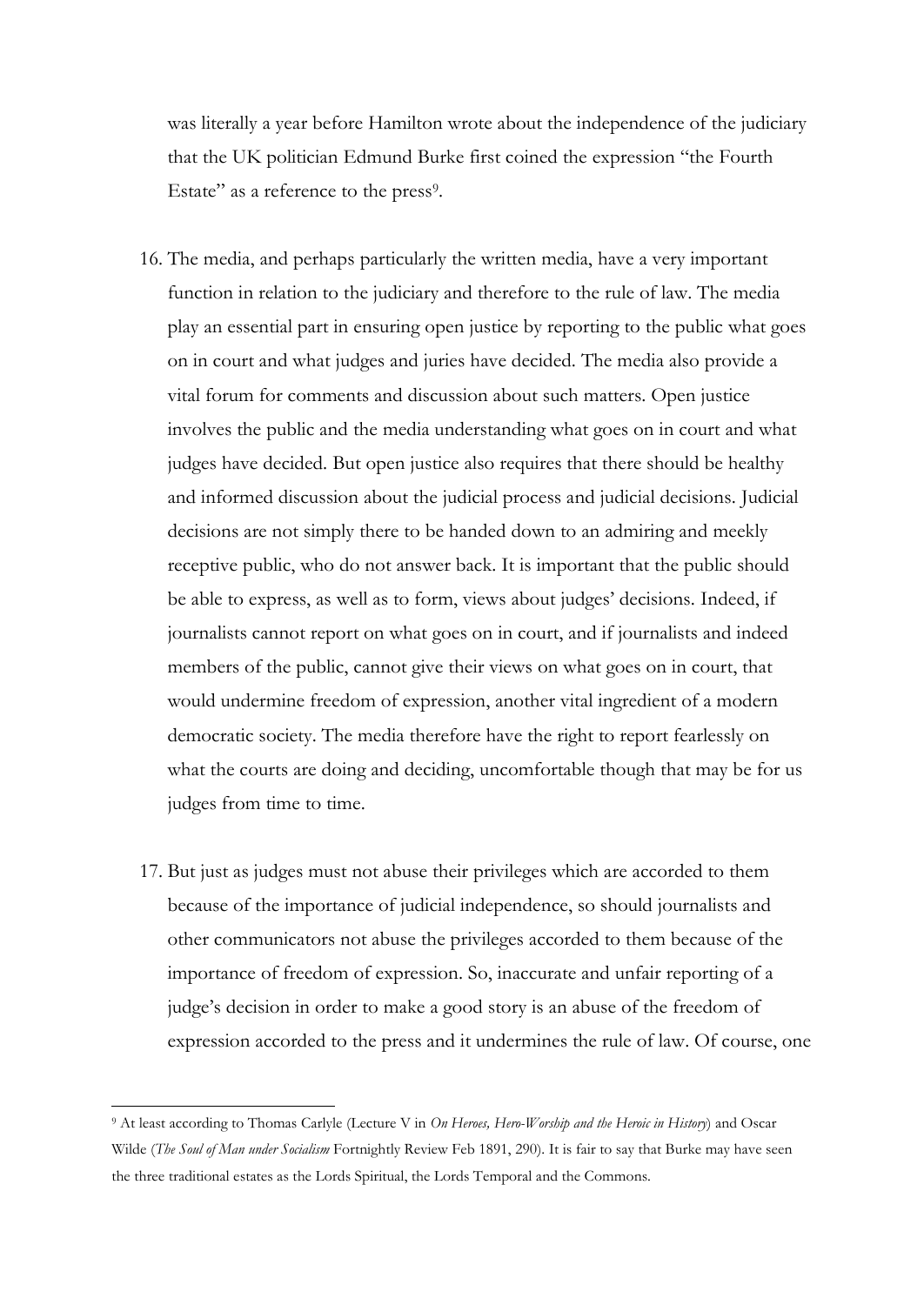cannot be too precious in one's definition of "inaccurate" or "unfair" in this context. Journalists reporting on a court decision are almost always bound to simplify what a judge has said: it would be impossible not to do so. But journalistic licence goes further than that: it is unrealistic not to accept that there will be a degree of exaggeration, one-sidedness, even "spin" in newspaper reports of some controversial cases.

- 18. It is part of freedom of expression that newspapers and other media should be able to criticise a judgment or to campaign for a change in the law. But persuasion should be based on accuracy and truth rather than misreporting and propaganda. It is one thing to disagree with a judgment and to fight to change its effect. It is quite another thing to misstate what was said in the judgment. Truth is every bit as precious a commodity as fearlessness.
- 19. Freedom of the press is an aspect, albeit a vital aspect, of freedom of expression. In the United Kingdom, a highly contentious issue on which judges have frequently had to rule is the conflict between the right of the newspapers to report on the private lives of celebrities, footballers, models, film stars and the like, and the right of those celebrities to maintain their privacy – a conflict which is said to be between freedom of expression and respect for privacy. Nobody doubts that the two rights exist and very few people would deny that some cases throw up tensions between the two rights which are hard to resolve. Some people suggest that freedom of expression is such an important right that it should rarely be trumped by a privacy claim – a view which approximates to the practice in the United States though not in Europe.
- 20. I would like to end with two thoughts on privacy and freedom of the press. First, I would suggest that, at least in many cases, the right to privacy is not, in fact, really a separate right, but, in truth, it is an aspect of freedom of expression. If I want to do or say something which I am only prepared to do or say privately, then it is an interference with my freedom of expression, if I cannot do it or say it because it will be reported in a newspaper. Accordingly, at least in many cases, a